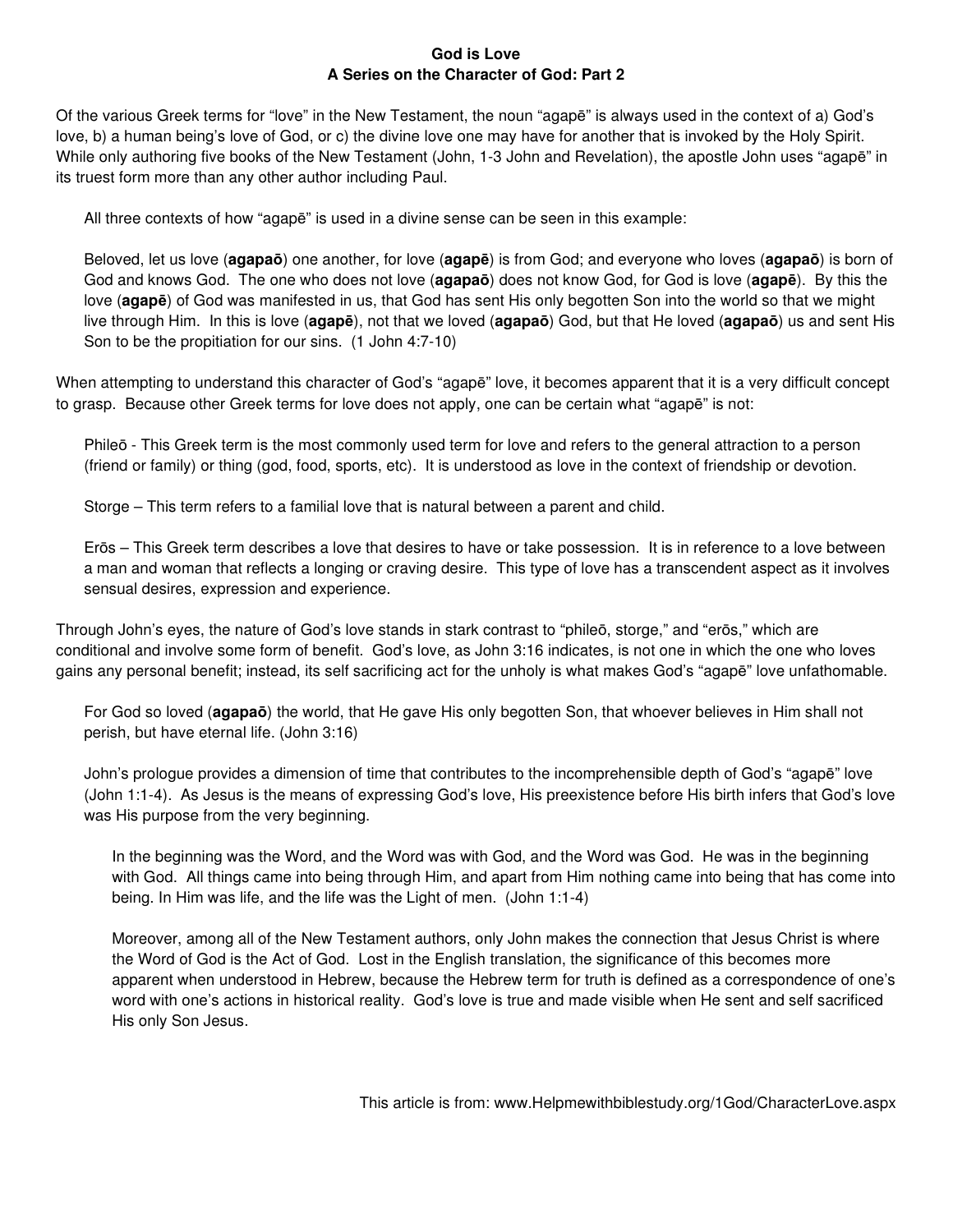## **God is Love A Series on the Character of God: Part 2** (page 2)

Educated as a teacher of the Law, the apostle Paul speaks of God's "agapē" love within the context of the Old Testament and Israel's election. However, God's "agapē" love is not conditional as the Mosaic Covenant might infer (Ex 19:5-5); rather, it was an unconditional promise God made with Himself to Abraham and to his children. Because the beneficiary of the Abrahamic Covenant was determined by faith, not genetics, Paul sees God's "agapē" love as God's sovereign choice to love Abraham and his descendants of faith who are obedient towards holiness (Col 3:12-13; Gen 18:19; John 8:39; Rom 4:16).

So, as those who have been chosen of God, holy and beloved (**agapētoi**), put on a heart of compassion, kindness, humility, gentleness and patience; bearing with one another, and forgiving each other, whoever has a complaint against anyone; just as the Lord forgave you, so also should you. (Col 3:12-13)

For I have chosen him, so that he may command his children and his household after him to keep the way of the Lord by doing righteousness and justice, so that the Lord may bring upon Abraham what He has spoken about him." (Gen 18:19)

They answered and said to Him, "Abraham is our father." Jesus said to them, "If you are Abraham's children, do the deeds of Abraham. (John 8:39)

For this reason it is by faith, in order that it may be in accordance with grace, so that the promise will be guaranteed to all the descendants, not only to those who are of the Law, but also to those who are of the faith of Abraham, who is the father of us all, (Rom 4:16)

As John records the words of Jesus, to experience and know God's "agapē" love means to have faith in His Son. One can only know Jesus with "agapē" love that is expressed by keeping His commandments. And for those who "agapē" love His Son, God will "agapē" love them. With genuine "agapē" love for Jesus (faith), both He and His Father will be with the Believer.

He who has My commandments and keeps them is the one who loves (**agapaō**) Me; and he who loves (**agapaō**) Me will be loved (**agapaō**) by My Father, and I will love (**agapaō**) him and will disclose Myself to him." Judas (not Iscariot) said to Him, "Lord, what then has happened that You are going to disclose Yourself to us and not to the world?" Jesus answered and said to him, "If anyone loves (**agapaō**) Me, he will keep My word; and My Father will love (**agapaō**) him, and We will come to him and make Our abode with him. (John 14:21-23)

"O righteous Father, although the world has not known You, yet I have known You; and these have known that You sent Me; and I have made Your name known to them, and will make it known, so that the love (**agapaō**) with which You loved (**agapaō**) Me may be in them, and I in them." (John 17:25-26)

God's "agapē" love is a new reality that is beyond the human concept of love that is described by "phileō" and "erōs." Supernatural in origin, God's "agapē" love is the motivation for love between human beings. And the expression of God's "agapē" love is proof of one's faith.

A new commandment I give to you, that you love (**agapaō**) one another, even as I have loved (**agapaō**) you, that you also love (**agapaō**) one another. By this all men will know that you are My disciples, if you have love (**agapaō**) for one another. (John 13:34)

By this the children of God and the children of the devil are obvious: anyone who does not practice righteousness is not of God, nor the one who does not love (**agapaō**) his brother. (1 John 3:10)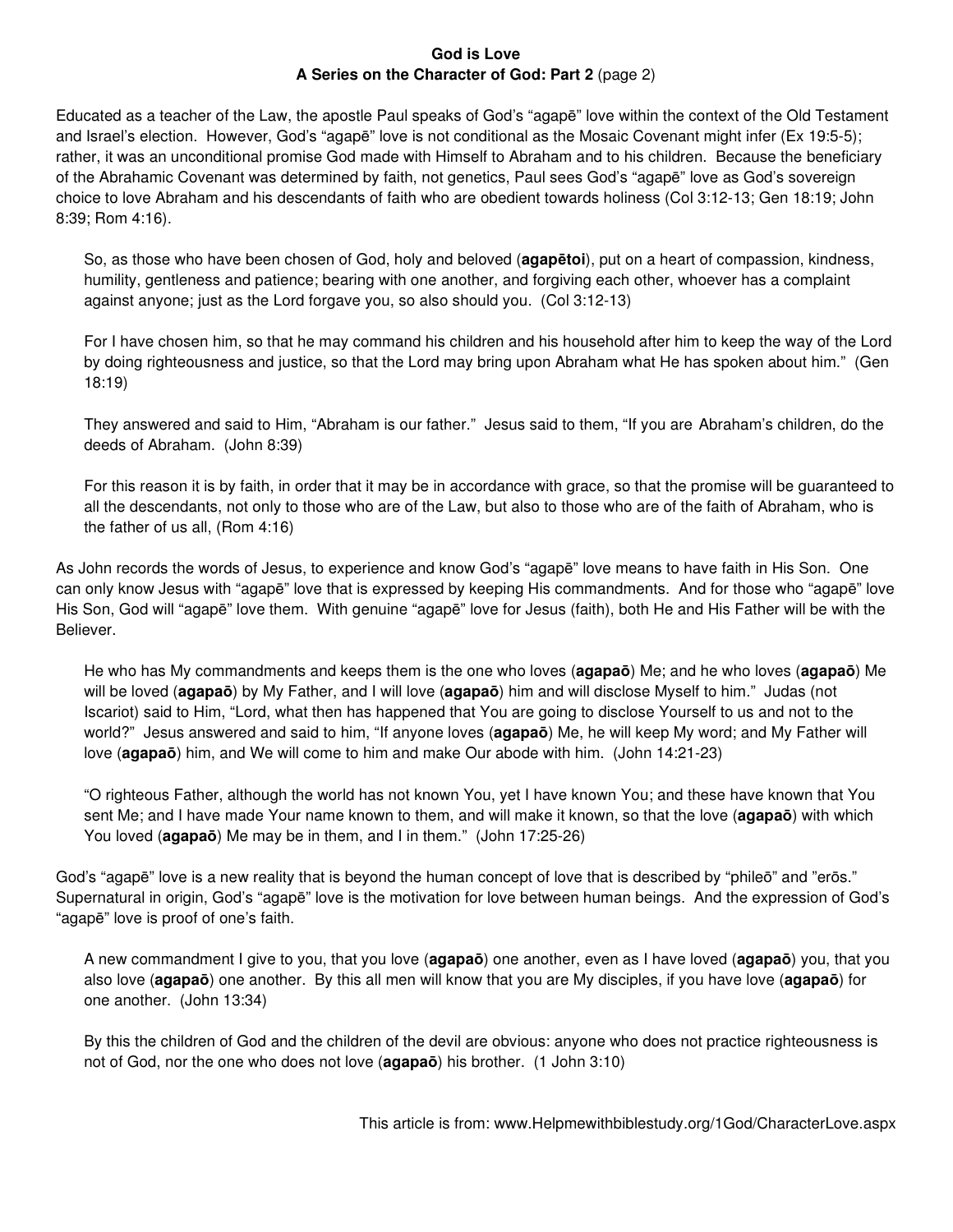### **God is Love A Series on the Character of God: Part 2** (page 3)

If "agapē" love cost God what was most dear to Him, what are the implications to Believers? Jesus explicitly explains that "agapē" love is really about in two commands:

But when the Pharisees heard that Jesus had silenced the Sadducees, they gathered themselves together. One of them, a lawyer, asked Him a question, testing Him, "Teacher, which is the great commandment in the Law?" And He said to him, "'You shall love (**agapaō**) the Lord your God with all your heart, and with all your soul, and with all your mind.' This is the great and foremost commandment. The second is like it, 'You shall love (**agapaō**) your neighbor as yourself.' On these two commandments depend the whole Law and the Prophets." (Matt 22:34-40)

The Jews were unaware that the Law and the whole Old Testament at that time were an expression of God's "agapē" love and balanced with the standard of His holiness.

Just as easily, New Testament Believers may be unaware of what Jesus means by "agapē" love. In His Sermon on the Mount, Jesus explains what "agapē" love is by providing His interpretation of a prevailing Jewish thought:

"You have heard that it was said, 'You shall love (**agapaō**) your neighbor and hate your enemy.' But I say to you, love (**agapaō**) your enemies and pray for those who persecute you, so that you may be sons of your Father who is in heaven; for He causes His sun to rise on the evil and the good, and sends rain on the righteous and the unrighteous. (Matt 5:43-44)

The sense of self sacrifice of "agapē" love becomes palpable. The depth of God's "agapē" love is piercingly felt as one faces the difficulty and perhaps the impossibility of complying with Jesus' imperative. Being a disciple of Jesus Christ means that there is suffering in the course of expressing God's "agapē" love, suffering of which God recognizes.

But I say to you who hear, love (**agapaō**) your enemies, do good to those who hate you, bless those who curse you, pray for those who mistreat you. Whoever hits you on the cheek, offer him the other also; and whoever takes away your coat, do not withhold your shirt from him either. Give to everyone who asks of you, and whoever takes away what is yours, do not demand it back. Treat others the same way you want them to treat you. If you love (**agapaō**) those who love (**agapaō**) you, what credit is that to you? For even sinners love those who love them. If you do good to those who do good to you, what credit is that to you? For even sinners do the same. If you lend to those from whom you expect to receive, what credit is that to you? Even sinners lend to sinners in order to receive back the same amount. But love (**agapaō**) your enemies, and do good, and lend, expecting nothing in return; and your reward will be great, and you will be sons of the Most High; for He Himself is kind to ungrateful and evil men. (Luke 6:27-35)

Of all of the supernatural characteristics of God, Believers are asked to mimic only one - His "agapē" love (1 John 3:16). Experiencing God's "agapē" love and attempting to express "agapē" love may provide a personal glimpse into the essence of His character of love. However this author wonders if we only deceive ourselves in thinking we can understand "agapē" love.

Compliance to the second commandment seems feasible when the cost is understood as "your neighbor," but what if the cost is unquantifiable in "agapē" loving your enemy?

Perhaps more revealing is that Jesus felt it necessary to issue a new command to "agapē" love your fellow Believer regardless of any differences let alone theological (John 13:34).